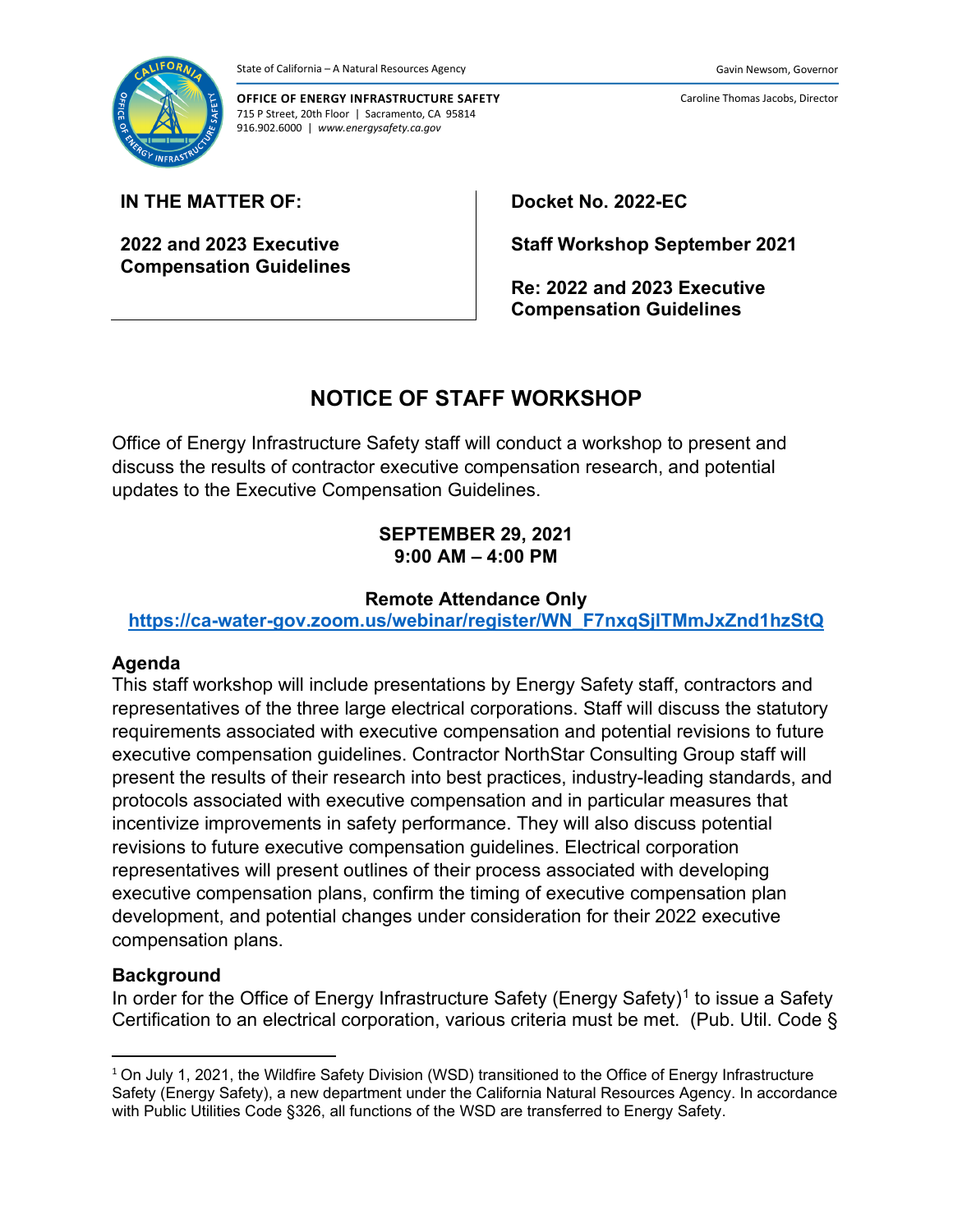8389(e)). One criterion is that the electrical corporation "has established an executive compensation structure approved by [Energy Safety] and structured to promote safety as a priority and to ensure public safety and utility financial stability with performance metrics, including incentive compensation based on meeting performance metrics that are measurable and enforceable, for all executive officers, as defined in [Pub. Util. Code] Section 451.5."

Pub. Util. Code § 8389(e)(6)(A) further requires an electrical corporation's "compensation structure for any new or amended contracts for executive officers, as defined in [Pub. Util. Code] § 451.5" to be based on the following principles:

(i) (I) Strict limits on guaranteed cash compensation, with the primary portion of the executive officers' compensation based on achievement of objective performance metrics.

(II) No guaranteed monetary incentives in the compensation structure.

- (ii) It satisfies the principles identified in [Public Utilities Code §8389(e)(4)].
- (iii) A long-term structure that provides a significant portion of compensation, which may take the form of grants of the electrical corporation's stock, based on the electrical corporation's long-term performance and value. This compensation shall be held or deferred for a period of at least three years.
- (iv) Minimization or elimination of indirect or ancillary compensation that is not aligned with shareholder and taxpayer interest in the electrical corporation.

In addition to the requirements set forth in Pub. Util. Code §8389(e)(4) and (e)(6), the December 22, 2020 WSD guidance letter required an electrical corporation seeking approval of its 2021 executive compensation structure to submit the following information:[2](#page-1-0)

- An explanation of executive compensation components, including base pay, annual bonus/incentive information, and long-term incentive pay, including percentages of overall compensation for each component.
- A description of all metrics, including safety metrics, used to calculate incentive compensation, including an explanation of whether safety metrics are outcome or input based (e.g., number of ignitions versus number of miles of distribution lines inspected).
- A breakdown of the percentage of executive compensation based on safety metrics versus other metrics (e.g., financial performance).
- A description of how safety performance is calculated for incentive compensation.
- Examples of incentive compensation reduced or withheld in the last five years as a result of failure to meet safety metrics.

<span id="page-1-0"></span><sup>2</sup> WSD Executive Compensation Submission Guidance Letter, page 2. [https://energysafety.ca.gov/wp-content/uploads/docs/misc/wsd/wsd-executive-compensation-guidance-](https://energysafety.ca.gov/wp-content/uploads/docs/misc/wsd/wsd-executive-compensation-guidance-20201222.pdf)[20201222.pdf.](https://energysafety.ca.gov/wp-content/uploads/docs/misc/wsd/wsd-executive-compensation-guidance-20201222.pdf)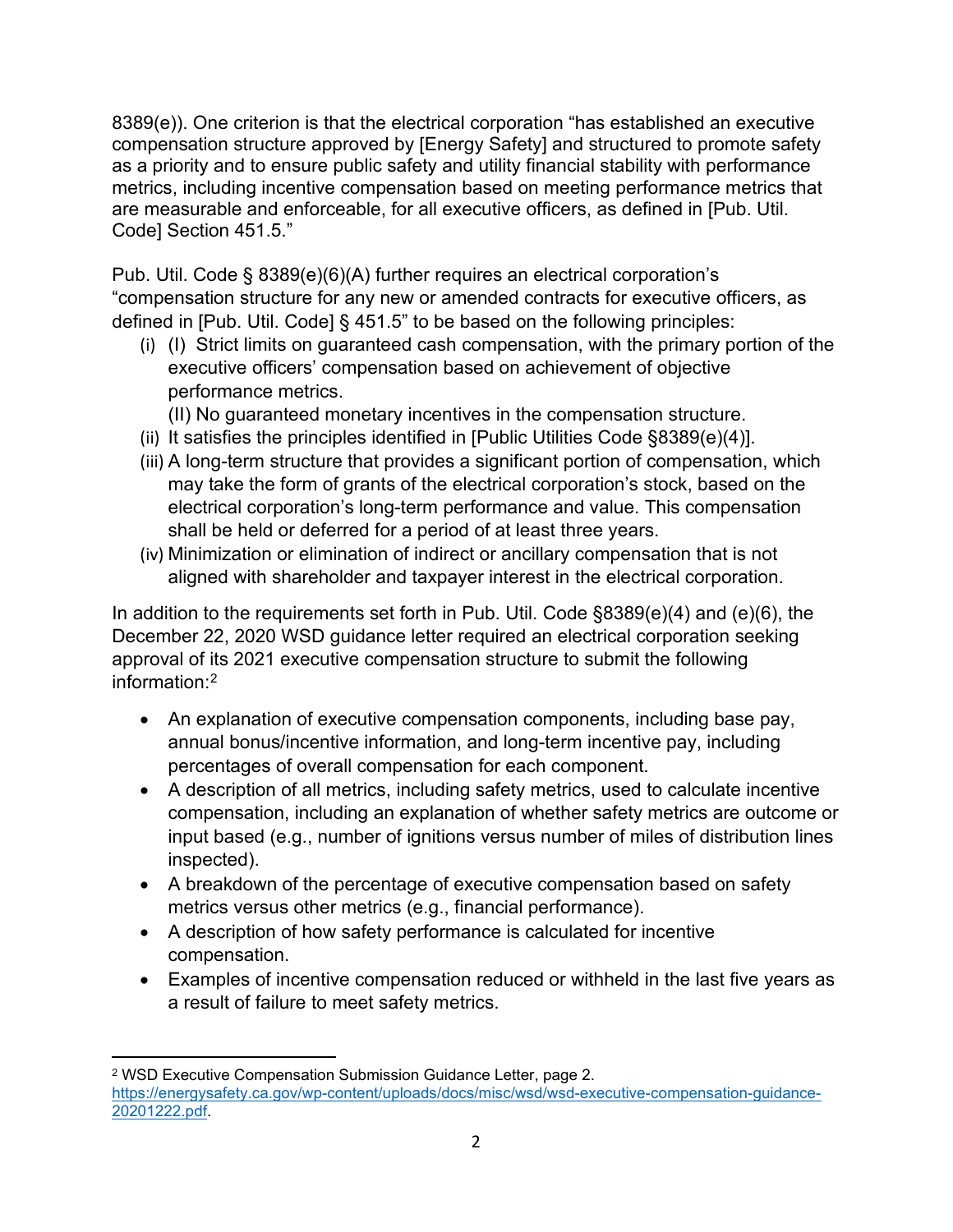## **Purpose of this workshop**

Energy Safety intends to update the executive compensation guidance through a public process. This staff workshop is the start of that public process. It should be noted that any future executive compensation guidelines will be subject to a written public comment process that will take place after the workshop.

## **Public Participation**

Staff will accept oral and written feedback during the workshop. Oral feedback may be limited to five minutes per speaker and one speaker per organization. Any feedback will become part of the public record for this proceeding. Written feedback will be accepted prior to, during and after the workshop. Written feedback regarding the workshop will be accepted through October 15, 2021.

Oral and written feedback, attachments, and associated contact information, such as address, phone number, and email address, become part of the viewable public record. This information may also become available via any Internet search engine.

Energy Safety strongly encourages use of its electronic docket system. Visit [Energy](https://efiling.energysafety.ca.gov/EFiling/DocketInformation.aspx?docketnumber=2022-EC)  [Safety E-Filing Docket Number 2022-EC,](https://efiling.energysafety.ca.gov/EFiling/DocketInformation.aspx?docketnumber=2022-EC) which links to the E-Filing page for this docket. Select "Submit E-Filing" or "Submit Confidential E-Filing" to begin the process of submitting a comment or feedback to Docket Number 2022-EC. Comments or feedback must be attached in a downloadable, word searchable file format accessible using publicly available software, and may be submitted in any commonly available file format (e.g., .pdf, .docx, .xlsx). Maximum file size is 50 MB.

If you encounter problems E-Filing, please send an email, include docket number 2022 EC in the subject line, to [efiling@energysafety.ca.gov.](mailto:efiling@energysafety.ca.gov)

If preferred, a paper copy may be submitted to:

Office of Energy Infrastructure Safety Docket No. 2022-EC 715 P Street (20th Floor) Sacramento, CA 95814

## **Remote Attendance**

Zoom is [Energy Safety's](https://energysafety.ca.gov/events-and-meetings/upcoming-events/) online meeting service. Via computer go to Energy Safety's [Upcoming Events](https://energysafety.ca.gov/events-and-meetings/upcoming-events/) page, click the link for your meeting and follow the instructions to join the meeting. When attending remotely, presentations will appear on your computer/laptop/mobile device screen and audio may be heard via the device or telephone. Please be aware that the Zoom meeting may be recorded. If you have concerns that you many unable to use Zoom, use this link [\(https://zoom.us/test\)](https://zoom.us/test) to verify your compatibility with Zoom.

For dial-in users, during the public comment portions of the workshop, if you are using a telephone connection, press "#2" to raise your hand to be unmuted.